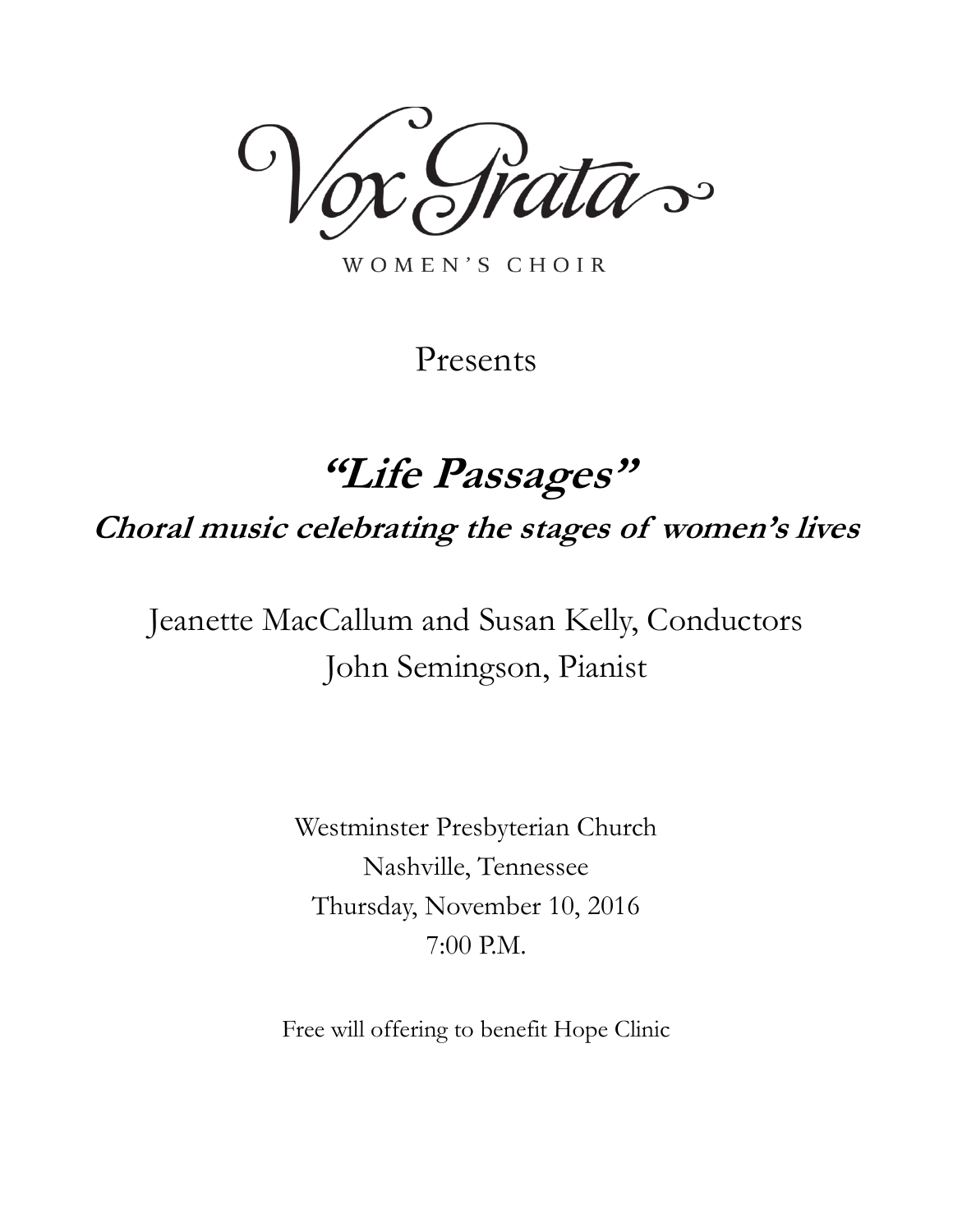# **Life Passages**

Please silence all cell phones and pagers for the duration of the program. Please hold applause until the conclusion of each set.

# **The Road Beckons**

| Free Spirit from "The Youthful Traveler"<br>Jane Kirchner, flute                       | Gwyneth Walker                          |
|----------------------------------------------------------------------------------------|-----------------------------------------|
| Speak to the Child of Love<br>We dedicate this song to the women served by Hope Clinic | Allen Koepke                            |
| No puedo apartarme <i>from</i> "Cantigas de Amigo"                                     | Paul Carey                              |
| <b>Marriage and Motherhood</b>                                                         |                                         |
| what i want                                                                            | Stephen Smith                           |
| Punching the Dough from "Women on the Plains"                                          | arr. Alice Parker                       |
| Tabula Rasa                                                                            | Don Macdonald                           |
| When I Bring to You Colour'd Toys<br>Anna Horne, soloist                               | John Alden Carpenter<br>arr. Paul Carey |
| The Middle Years                                                                       |                                         |
| <b>Now I Become Myself</b>                                                             | Gwyneth Walker                          |
| <b>Fair Warning</b>                                                                    | Shirley W. McRae                        |
| How the Blossoms are Falling                                                           | Ramona Luengen                          |
| Letting Go                                                                             |                                         |
| Elegy (U.S. premiere)                                                                  | Meredith M. Brammeier                   |
| <b>When You Are Old</b>                                                                | Peter Berring                           |
| Crossing the Bar                                                                       | Gwyneth Walker                          |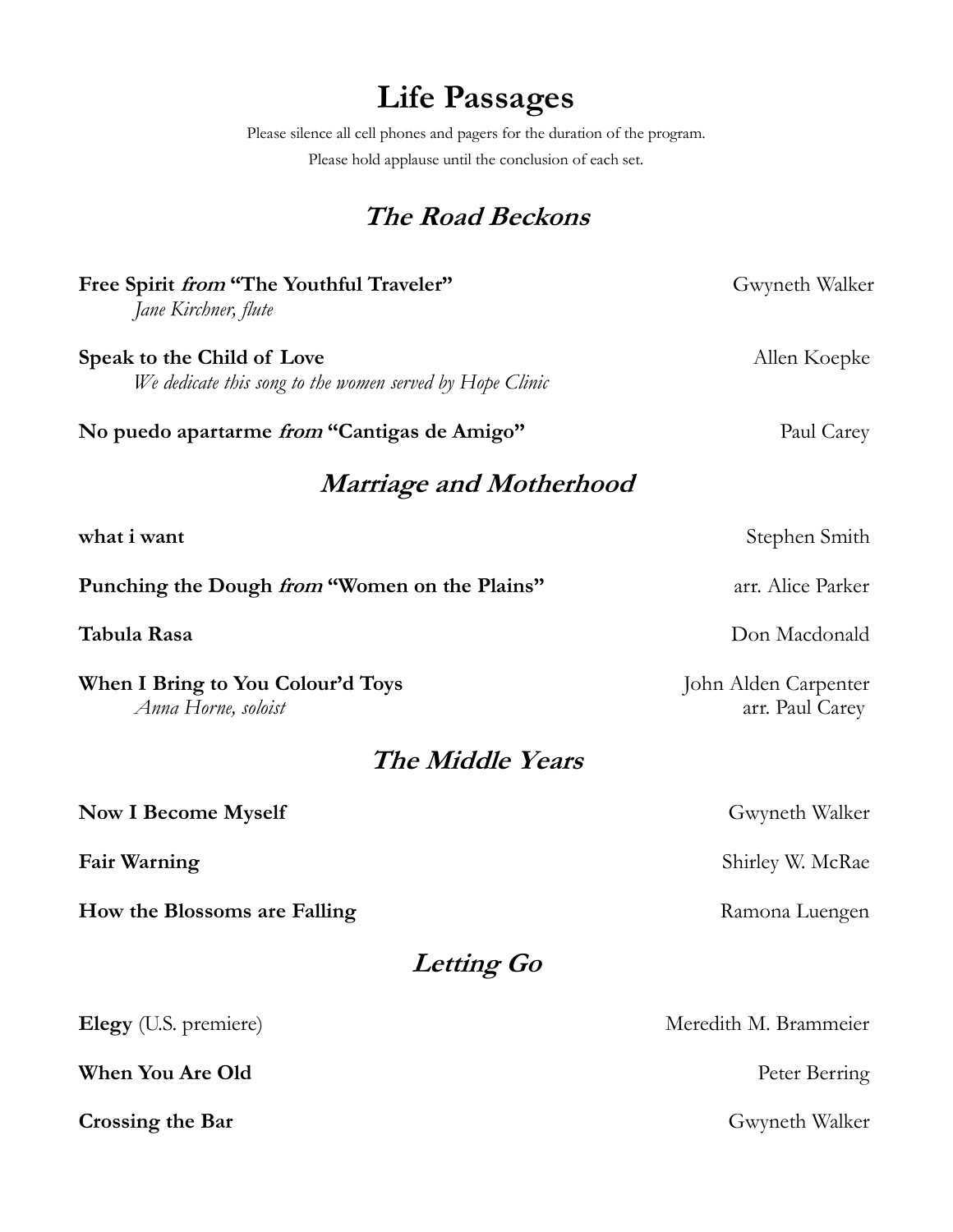# **Vox Grata Women's Choir**

### **Soprano 1**

Jennifer Haendel Anna Louise Jones Rachel Martz Aimee Moiso Diana Neely Emily Neely Emily Packard Leigh Sutherland Sharon Warfield Holly Yearout

### **Soprano 2**

Jan Allison Emily Beavers Jj Ebelhar Katy Ferrell Coni Ely Guerin Anna Horne Susan Kelly Tracy Monaghan Erica Scaramuzza Sam Seifert

## **Alto 1**

Annabelle Absar Julie Birdsong Kelly Christie Colleen Halfmann Jane-Coleman Harbison Amy Kadish Jane Kirchner Suzie Lane Mary Louise McCullough Rosie Smith

## **Alto 2**

Sylvia Leins Denise Linn Caitlyn Lovell Jeanette MacCallum Linda McFadyen-Ketchum Erin Pearson Nancy Williams-Settles Karen Weir

**Jeanette MacCallum** is the Director of Music Ministries at Second Presbyterian Church in Nashville, TN and founder and Artistic Director of *Vox Grata.* She previously served as an Adjunct Professor in music theory and history at Belmont and Lipscomb Universities. In addition, she served as the Director of Choral Activities at Saint Cecilia Academy in Nashville, TN, from 2002 to 2012, where she conducted various ensembles and taught AP Music Theory. During her tenure at Saint Cecilia, the Advanced Choir received superior ratings at all regional and state adjudication festivals in which it participated. In addition, the St. Cecilia Advanced Choir performed at ACDA and TMEA state conferences. Mrs. MacCallum led the St. Cecilia Choir on performance tours to Carnegie Hall, Canada and Italy. In 2007, the Saint Cecilia Choir performed by invitation at the *Ospedale della Pietà* and the *Ospedale dei Derelitti* in Venice. Her students earned positions in numerous All-State and ACDA Honor Choirs.

Reared in Princeton, New Jersey, Mrs. MacCallum's passion for choral music began as a member of the distinguished Princeton High School Choir. She received her musical education at the Eastman School of Music and Belmont University, and received the Master of Church Music degree from Belmont. A frequent adjudicator and clinician, Mrs. MacCallum has directed choirs at the Blair School of Music at Vanderbilt University, as well as at Westminster Presbyterian Church in Nashville, TN. She is the President-Elect for Tennessee ACDA and serves as the Tennessee Chair for Women's Choir Repertoire and Standards. Mrs. MacCallum is the Past President and Treasurer of the Middle Tennessee Vocal Association. She is also the author of *"The Sacred Choral Works of the Venetian Ospedali,"* published by GIA in *"Conducting Women's Choirs: Strategies for Success,"* Debra Spurgeon, Editor and Compiler (2012).

**Dr. Susan Kelly** was recently appointed Assistant Professor of Music/Choral Director at Tennessee State University. She directs the University Choir and Meistersingers, teaches classes in Music Education and Conducting, and teaches Applied Voice. Aside from her work at TSU, Susan is the associate conductor for the Vox Grata Women's Choir, and serves as a soprano section leader at Westminster Presbyterian Church. Additionally, she sings soprano with the Tennessee Chamber Chorus, a professional choir based in East Tennessee.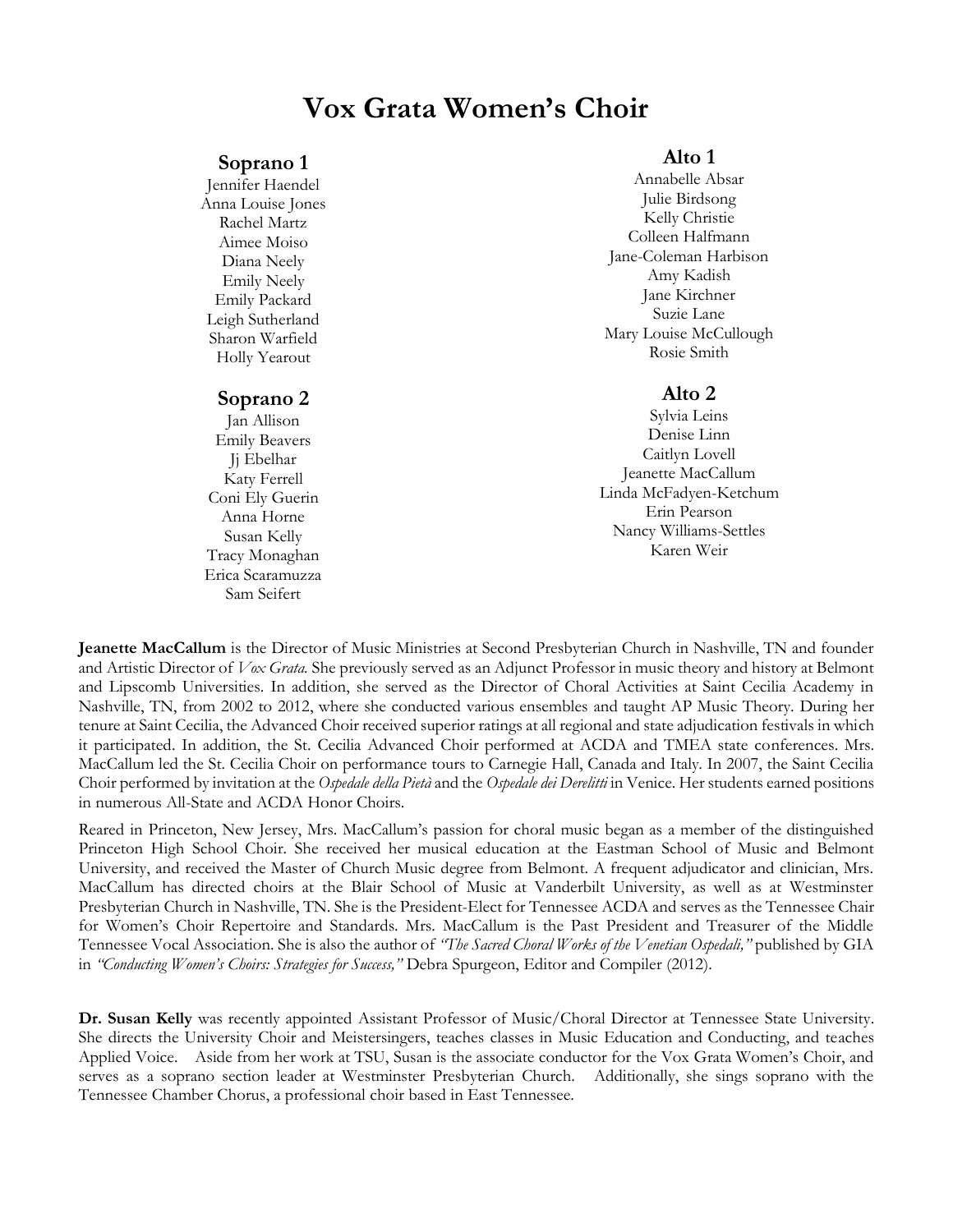Before coming to Tennessee State University, Dr. Kelly taught at Abington Heights High School in Clarks Summit, Pennsylvania, where she directed the 120-voice Concert Choir, the Women's Ensemble, the Men's Ensemble, and served as music director for the musical. She was also the director of the Cantare Choir of The Choral Society of Northeast Pennsylvania, a community high school women's ensemble that performed at both state ACDA and PMEA conferences. She also served as the Director of Music at First Presbyterian Church of Clarks Summit, and sang soprano with The Lyric Consort, an eight-voice vocal ensemble.

Susan holds undergraduate degrees in Music Education and English Education from Wilkes University, a Master of Music degree in Vocal Performance and Choral Conducting from Temple University, and a Doctor of Musical Arts degree in Choral Conducting from the University of South Carolina. Prior to her move to TSU, Susan was active in both PMEA, in which she served as Choral Coordinator of District 9, and ACDA, in which she served as President-Elect Designate of ACDA-PA. Currently she is serving as the Ensemble-Specific Repertoire and Resources Chair for ACDA-TN.

**Dr. John W. Semingson** serves as Accompanist for Vox Grata Women's Choir. Since 2001, John has served as the Director of Music Ministries for Westminster Presbyterian Church – Nashville, where he oversees a multi-faceted music program of nine choirs involving over 200 children, youth, and adults. John holds the Doctor of Musical Arts degree in choral conducting, the Master of Church Music in both conducting and organ, and the Bachelor of Music in organ performance. He has conducted and/or served as an accompanist for church, community, and university choirs in Illinois, New Jersey, North Carolina, and Tennessee over the past 30 years.

# **Mission of Vox Grata**

Vox Grata is comprised of joyful women who, out of gratitude for the fullness of their own lives, possess a desire to sing together for the benefit of others. The group performs repertoire that expresses a uniquely feminine spirit, especially works that promote the best interests of women in society. Vox Grata sings concert programs that directly benefit the needs of women in the Nashville community.

To be added to our mailing list, for information about supporting Vox Grata or to find out about auditions and upcoming events, please visit our website at [www.voxgrata.com,](http://www.voxgrata.com/) or visit our Facebook page at [https://www.facebook.com/VoxGrata.](https://www.facebook.com/VoxGrata)

# **Special Thanks**

**Vox Grata Board of Directors** – Sallie Bailey, St. Clair Blue, Kelly Christie, Karen Weir, Sylvia Leins, Susan Hassell, Laurie Cooper, Jennie Renwick, Jane Kirchner, Linda Koon, Doug MacCallum, Jeanette MacCallum, and Franco Scaramuzza **Kevin Edlin**, audio engineer **Joe DeBusk,** sound reinforcement **Ian Petty,** website design **Ben Saunders and Adelicia Company**, videography **Franco Scaramuzza and threeseventwo creative media,** graphic design **Dr. John Semingson**, Director of Music Ministries, Westminster Presbyterian Church **Westminster Presbyterian Church**

# **Upcoming Concerts**

**Thursday, May 18, 2017 at 7:00 PM, Westminster Presbyterian Church, Nashville, TN:** Vox Grata Spring Concert to benefit **End Slavery Tennessee** Join us in the fight against human trafficking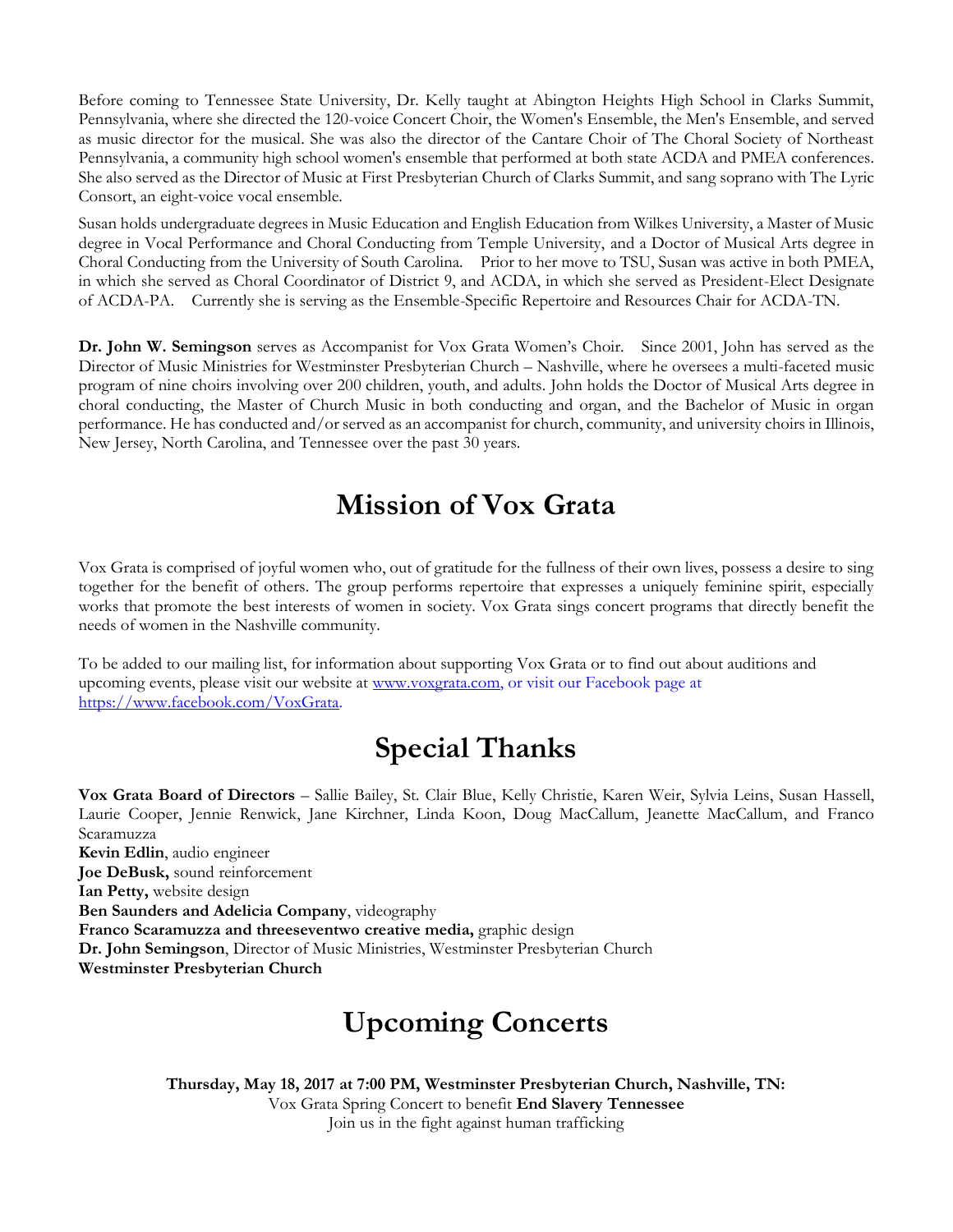# **Texts and Translations**

# **The Road Beckons**

### **Free Spirit from "The Youthful Traveler"**

Afoot and lighthearted, I travel the open road, healthy, free, the world before me, the long path before me, leading wherever I choose, I travel the open road! I do not ask good fortune. (I myself am good fortune.) I postpone no more, question no more, need nothing! Strong and content, I travel the open road! The road beckons. Afoot and lighthearted, I travel the open road.

### **Speak to the Child of Love**

"What is love?" said a child to her mother. "What is hope, trust and peace? Are these just words that we say to one another? What do they mean? How will I know?"

"My child, my precious child: Consider the sun and the moon and the stars, the rain that comes down from above. For these are like love. The moon and the stars are shelters for your soul—outstretched hands protecting you from fear. And as you're looking up, you'll have the peace within. The comfort that you feel is like love my dear. Yes, this is like love."

"When in the darkest days you feel the rain, remember its promise to provide. It's then you'll understand the meaning of hope; it's always there standing at your side. This is like love."

"And then there is the sun, so brilliant in the sky. It speaks to us of trust, of values we hold high. It nourishes the spirit, spreading joy to all. The gift of love will give you power to stand tall."

We must speak to the child of love, of trust; speak to the child of peace and hope. Speak to the child of the moon and the stars and the sun and the rain; speak to the child of love.

## **No puedo apartarme from "Cantigas de Amigo" (I Can't Give Up from Songs to a Friend)**

I can't give up his love, mother, I can't give up! Love has reached out with its beautiful touch that captures quickly and releases slowly: I can't let go!

# **Marriage and Motherhood**

### **what i want**

What I want is to be blessed. What I want is a cloak of air; the light entering my lungs; my love entering my body. What I want is to be blessed. What I want is to be aware of the blessing descending like the sky sliding down the spectrum.

What I want is to be aware of the spaces between the stars; to breathe continuously the sources of sky; a veined sail moving; my love never setting foot to the dark anvil of earth.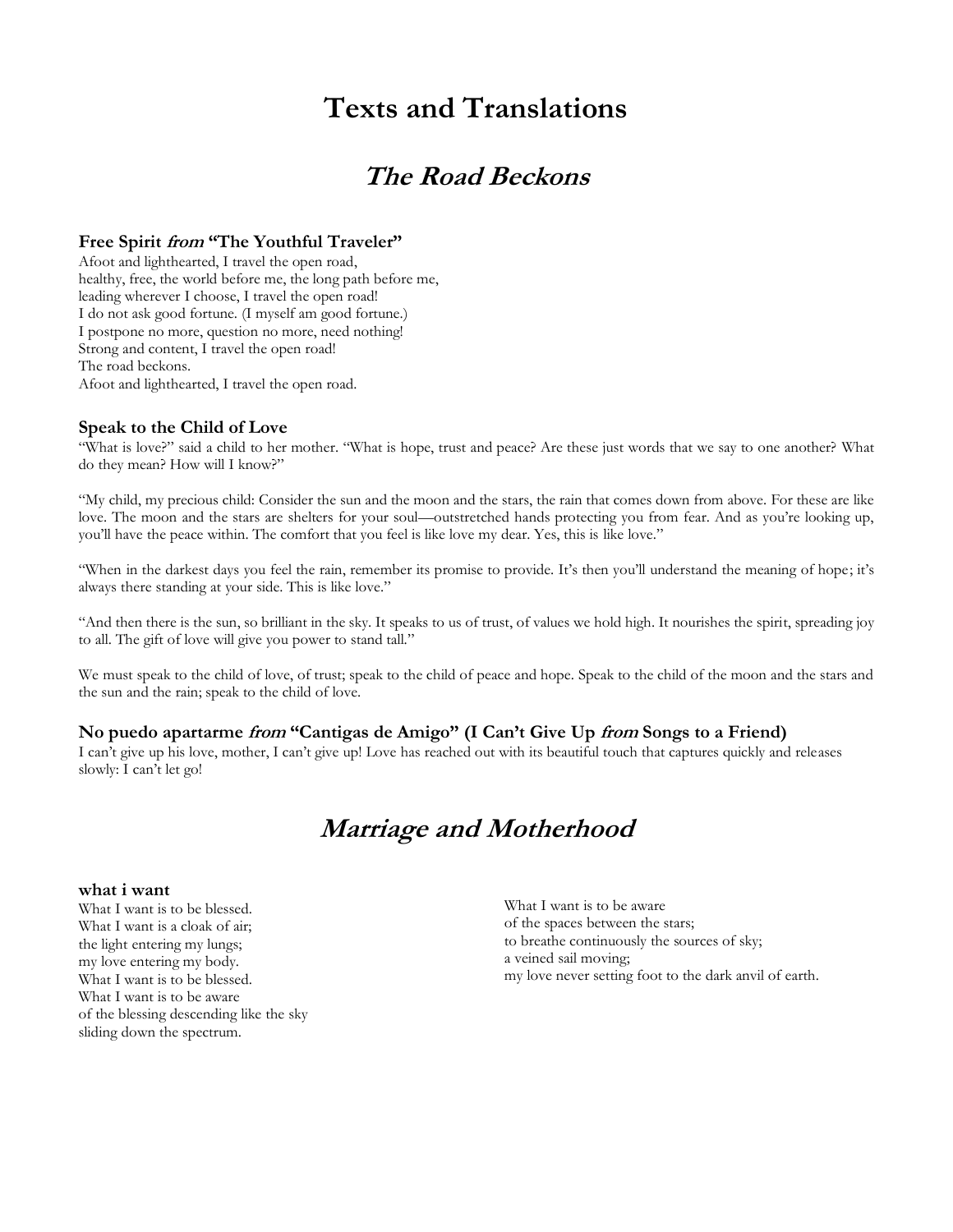### **Punching the Dough from "Women on the Plains"**

Come all you young waddies, I'll sing you a song; stay back from the wagon, stay where you belong; I've heard you observing, "I'm fussy and slow;" while you're punching the cattle, I'm punching the dough!

When you're cutting the stock, I'm cutting the steak; when you're wrangling the horses, I'm wrangling the cake; when you're hazing the dogies and batting your eye, I'm hazing dried apples that aim to be pie!

You brag about shooting out windows and lights; but try shooting biscuits for twelve appetites; when you crawl from your roll and the ground it is froze, then who boils the coffee that thaws out your nose?

You say that I'm old and my feets on the skid; but I tell you right now you are nothing but kids; if you reckon your mounts are some snaky and raw, just try riding herd on a stove that won't draw.

No use of your snorting and fighting your head. If you like it with chili, just eat what I said! For I aim to be boss of this end of the show: while you're punching the cattle, I'm punching the dough!

### **Tabula Rasa (Blank Slate)**

In my arms, breathe. Life without limits. Light of day, dark night. Sleep, dream, rest in safety. With your heart, your soul, Listen and know this truth: Within you are boundless futures

### **When I Bring to You Colour'd Toys**

When I bring to you colour'd toys, my child, I understand why there is such a play of colours in clouds, on water, and why flow'rs are painted in tints: when I bring colour'd toys to you, my child.

When I sing to make you dance, I truly know why there is music in leaves, and why waves send their chorus of voices to the heart of the listening earth: when I sing to make you dance.

If you are given freedom; Freedom to grow, Freedom to learn, Freedom to touch, Freedom to feel, Freedom to imagine, Freedom to love, Freedom to be loved.

When I bring sweet things to your greedy hands I know why there is honey in the cup of the flower, and why fruits are secretly filled with sweet juice: when I bring sweet things to your greedy hands.

# **The Middle Years**

### **Now I Become Myself**

Now I become myself. It's taken Time, many years and places; I have been dissolved and shaken, Worn other people's faces, Run madly, as if Time were there, Terribly old, crying a warning, "Hurry, you will be dead before—" (What? Before you reach the morning?) Now to stand still, to be here, Feel my own weight and density! The black shadow on the paper Is my hand; the shadow of a word As thought shapes the shaper Falls heavy on the page, is heard.

All fuses now, falls into place From wish to action, word to silence, My work, my love, my time, my face Gathered into one intense Gesture of growing like a plant. As slowly as the ripening fruit Fertile, detached, and always spent. Falls but does not exhaust the root, So all the poem is, can give, Grows in me to become the song, Made so and rooted so by love. Now there is time and Time is young. O, in this single hour I live All of myself and do not move. I, the pursued, who madly ran, Stand still, stand still, and stop the sun!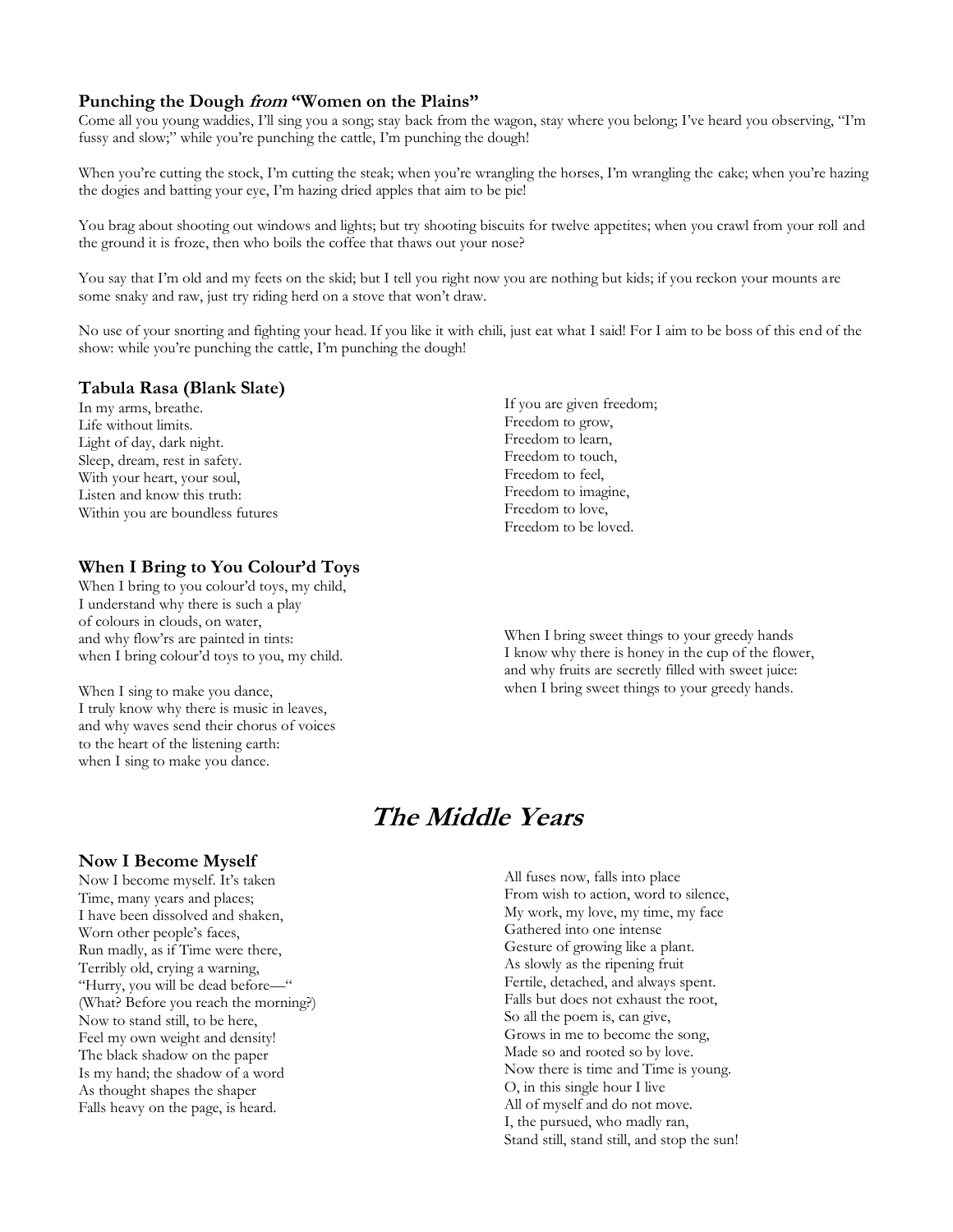# **Fair Warning (A Testament to Independence in Old Age)**

When I am an old woman, I shall wear purple with a red hat, which doesn't go, and doesn't suit me. And I shall spend my pension on brandy and summer gloves, and satin sandals, and say we have no money for butter. I shall sit down on the pavement when I am tired and gobble up samples in shops and press alarm bells and run my stick along the public railings and make up for the sobriety of my youth. I shall go out in my slippers in the rain, and pick the flow'rs in other people's gardens and learn to spit! But maybe I ought to practice a little now so people who know me are not too shocked and surprised, when suddenly I am old and start to wear purple.

## **How the Blossoms are Falling**

The fruit takes from the sun; The skin swells thin green, swells to red, swells to ripeness, until the time for giving, when the wind thuds and seeds the earth; and the rich brown soil receives the flight down.

And to walk at that moment in the orchard once again, when the children are still small; And to see in the sunlight how the blossoms are falling.

# **Letting Go**

## **Elegy**

Mama, Mother, Madre, don't go too far. I have lost you in a crowd of cluttered days. Mama, Oomm, Mutter, don't go too far. Your voice echoed in mine, lyrically calling me to your arms. Mama, Matka, Eemah, don't go too far. Your arms held me then; hold me now from afar. Mama, don't go too far. Mama.

## **When You Are Old**

When you are old and gray and full of sleep, and nodding by the fire, take down this book and slowly read, and dream of the soft look your eyes had once, and of their shadows deep; How many loved your moments of glad grace, and loved your beauty with love false or true. But one man loved the pilgrim soul in you, and loved the sorrows of your changing face. And bending down beside the glowing bars, Murmur, a little sadly how Love fled and paced upon the mountains overhead, And hid his face amid a crowd of stars.

## **Crossing the Bar**

Sunset and evening star, and one clear call for me! And may there be no moaning of the bar, when I put out to sea. But such a tide as moving seems asleep, too full for sound and foam, when that which drew from out the boundless deep turns again home. Twilight and evening bell, and after that the dark! And may there be no sadness or farewell, when I embark; For tho' from out our bourne of Time and Place the flood may bear me far, I hope to see my Pilot face to face when I have crossed the bar.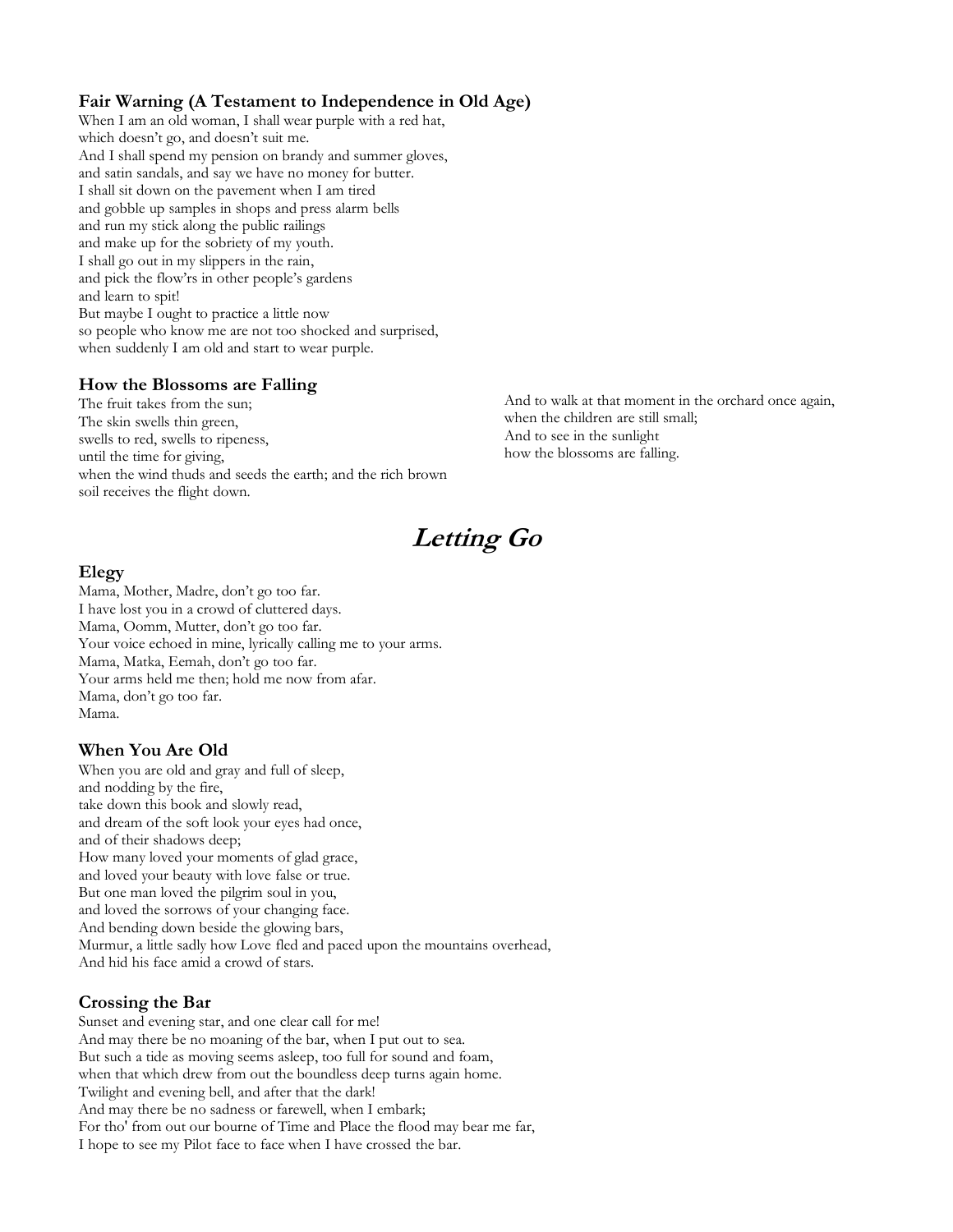# **Program Notes**

# **Free Spirit** *from* **"The Youthful Traveler" 1988 1989 1989 1989 1989 1989 1989 1989 1989 1989 1989 1989 1989 1989 1989 1989 1989 1989 1989 1989 1989 1989 1989 1989 1989 1**

This jovial piece is the opening movement of a set of "songs of travel and adventure" for flute, women's chorus and piano. The words were adapted by the composer from a text by Walt Whitman by the composer. The songs were commissioned by the Bella Voce Women's Chorus of Burlington, Vermont.

# **Speak to the Child of Love Allen Koepke Allen Koepke Allen Koepke Allen Koepke**

Allen Koepke has been a music educator in Iowa for over fifty years. In addition to composing, Koepke is a frequent clinician and adjudicator. This piece is a setting of the composer's poem and deals with questions that children might ask at one time or another. Using the allegory of the sun, moon, stars and rain, the questions are answered, not just for the sake of the children, but, perhaps, all of us. The song is in the modern folk genre style. (Notes by the publisher)

# **No puedo apartarme** *from* **"Cantigas de Amigo"** Paul Carey

The *Cantigas de Amigo* were a genre of folk poetry composed as early as the tenth century by young women of Spain and Portugal. The poems were passed down via oral tradition for centuries before being committed to writing around 1500. Their wonderfully direct language and evocative images, all written in simple couplets called *jarchas*, were so admired by the educated Arab poets of medieval Spain that *jarchas* from well-known *cantigas* were often incorporated into Arabic poems. By 1600, Spanish male poets began to compose in the *cantiga de amigo* form as well.

The speaker in a typical *cantiga* is an adolescent girl confiding to her *madre*, either her mother or another female confidante, her feelings about discovering love for the first time or other matters of the heart. The traditional texts are universal and still resonate beautifully today. The accompaniment in this arrangement imitates the sound of guitars as the young girl realizes the power of love. (Notes by the arranger)

This breathtakingly stunning and life-affirming song is based upon a poem by Pat Lowther. The composition was written for Vancouver-based Elektra Women's Choir by its accompanist, Stephen Smith. The poem, a simple plea for light and blessing, conveys the spirit of mature love, the kind never fully realized by the poet. The melody is well crafted and harmonized, with lovely contours and shapes, making it very satisfying to the singer.

Don Macdonald has a varied musical background that includes experience as a performer, conductor, educator and composer. Residing in Canada, he has composed for and sung with various Vancouver-based choirs and orchestras.

For this piece, Macdonald chose a text by Allison Girvan. Musically, he had a specific image in mind of a quiet moment between a mother and child when the mother sees, as she has never seen, the potential of the precious life she holds in her arms--a silent acknowledgement of her child and every child as a "blank slate" with seemingly limitless potential. (Notes by the publisher)

## **Punching the Dough** *from* **"Women on the Plains"** arr. Alice Parker

"Punching the Dough" is a traditional Canadian folk song or cowboy song told from the point of view of the cook. A regular trail outfit consisted of a chuckwagon, a horse wrangler, a boss or captain, about six riders for every thousand cattle, and a cook. The cook's wagon, made popular in recent years by chuckwagon races, carried a ton or two of utensils and provisions for the camp. The cook wielded immense power in the outfit and could inflict humiliation or starvation upon his enemies.

Alice Parker is a renowned American composer, conductor and teacher. She studied choral conducting with Robert Shaw. Her life's work has been in choral and vocal music and she has published many arrangements of folksongs, hymns and spirituals, many written with Robert Shaw.

# **When I Bring to You Colour'd Toys** and the set of the set of the set of the set of the set of the set of the set of the set of the set of the set of the set of the set of the set of the set of the set of the set of the se

This text by Rabindrath Tagore has been set by many composers including John Alden Carpenter, who wrote the art song melody here arranged by Paul Carey. Carey, a full-time composer, founded Vox Caelestis Women's Chorus, an Illinois-based professional women's choir which premiered this work.

## **Tabula Rasa** Don Macdonald

# **what i want** Stephen Smith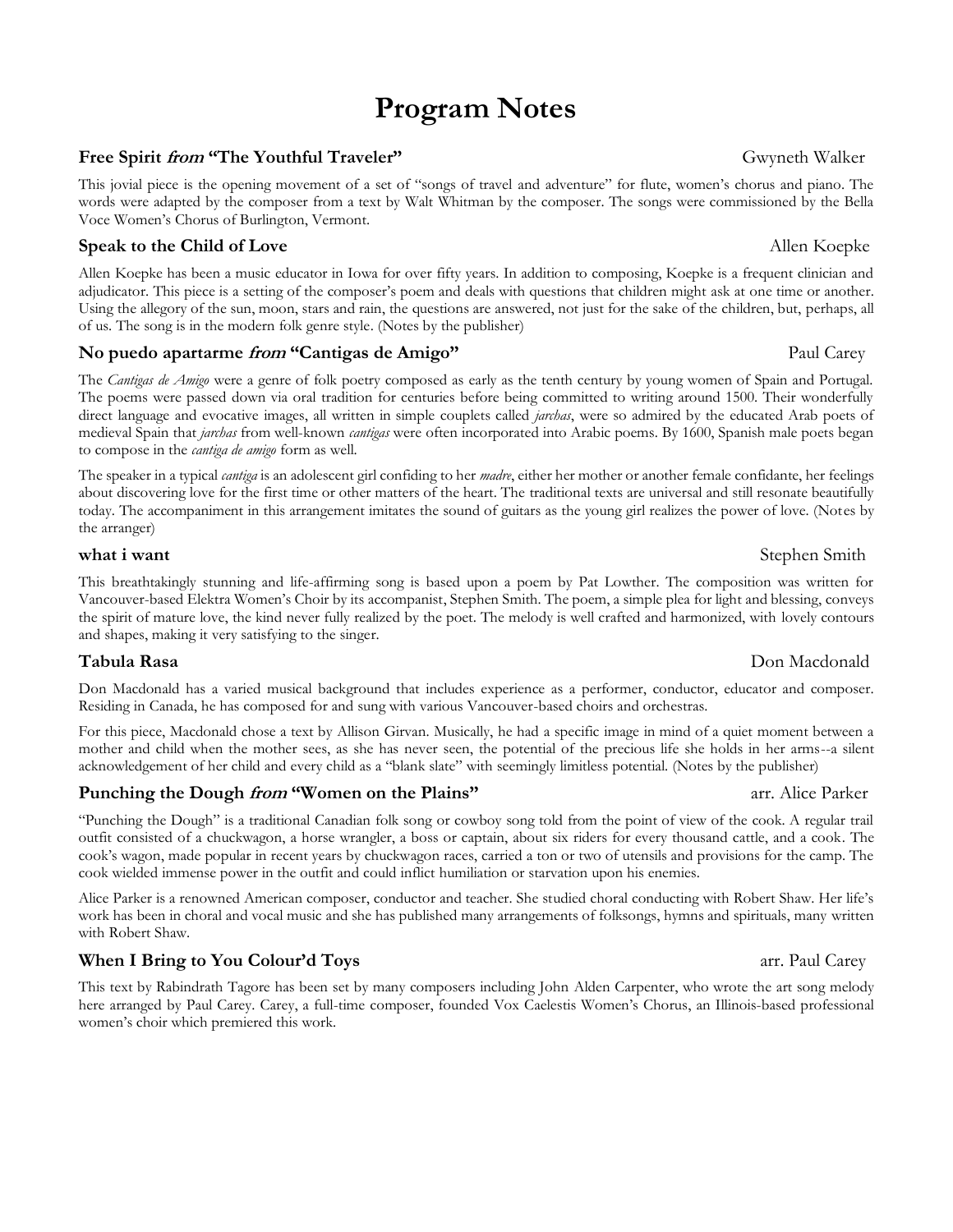## **Now I Become Myself** Gwyneth Walker

This choral setting of May Sarton's poem aims to capture the process of growing into one's own self as a complete person. Thus, the opening eight measures present forceful chords in piano and chorus—the strength of knowing oneself. This section is an introductory statement. The main portion of the song then begins with rapid accompaniment patterns and vocal effects ("t k t k") to represent the scattered and scurrying person, running through life, searching. The music slows with the words "Now to stand still…" The selfdiscovery process is unfolding. The scurrying patterns return, this time yielding to a full growth into the glorious final statement: "I, the pursued, who madly ran, stand still, stand still, and stop the sun!" And the opening piano chords now return in triumph beneath the chorus.

Gwyneth Walker, a former composition faculty member at Oberlin College Conservatory, currently resides in Vermont. Her catalog includes over 130 commissioned works for orchestra, band, chamber ensemble and choir. Her compositional output for women's choirs is significant in both quantity and quality.

Shirley McRae is Professor Emerita at the Rudy E. Scheidt School of Music at the University of Memphis. During her long career as a music educator, she published extensively, with articles in church and music education journals. She also composed and arranged many songs for children and choirs. This one is a setting of a well-known poem entitled "Warning" written in 1961 by the British poet Jenny Joseph. "Warning" was named the most popular post-war poem in a 1996 poll by the BBC. Its second line was the inspiration for the Red Hat Society.

## **Elegy** Meredith Brammeier

*Elegy* reflects on a human experience that crosses boundaries of culture, place, and time: the death of one's mother. The use of the word "mother" and "mama" in different languages throughout the piece portrays the universality of mourning and the relationship between mother and child.

Written for six-part women's chorus, *Elegy* alternates between a refrain and three verses; in each verse, the ensemble divides into two three-part choirs. The first two verses begin with one choir echoing the other in an imitative texture, building toward a merging of the two choirs into one at the climax of each verse. In the third verse all voices begin together, then individual parts break away until the piece ends with a final quiet plea. *Elegy* is dedicated to the memory of the composer's mother, Loreeta Buckendahl Brammeier.

## **How the Blossoms are Falling**  Ramona Luengen

Ramona Luengen has been commissioned and recorded by Canada's finest choirs and instrumentalists. Her works have been performed and broadcast around the world, and she is well respected for her work as both a choral composer and conductor.

This piece was commissioned by Elektra Women's Choir upon the retirement of one of its founding conductors, the late Diane Loomer. This poem by Joy Kogawa captured the essence of the occasion, that is, a celebration of Loomer's many rewarding years as co-conductor, tinged by a sense of nostalgia and sadness which understandably accompanies all such departures.

In the words of the composer, "There is such exquisite delicacy and beauty in all of Joy's writing, but in this particular poem we sense fulfillment coupled with an underlying wistfulness, a looking back on nature's life cycle as fruit grows from seed to ripeness, moving from fragile birth to rich maturity. The second stanza of the poem speaks of an aching longing to turn back the clock…I could not help but think what a perfect analogy this would be for Diane's retirement. How, many years ago, a small, young and enthusiastic band of women began their life as a choir, still glowing in the spring sun. How, after many years of commitment and dedication, of energy, work and blind faith, Diane and Morna [Edmundson] have guided and cajoled, watching as Elektra matured into the choir it now is." (Notes by the publisher)

## **When You Are Old Peter Berring**

Peter Berring, a native Canadian, was educated at the University of British Columbia, receiving the President's Prize upon graduation in 1977. Although a piano major, he studied composition, quickly displaying a natural affinity for choral writing. He later developed a close association with several Vancouver-based choirs including Elektra Women's Choir, which premiered this piece. *When You Are Old* is a warm, nostalgic work based upon a poem by W.B. Yeats. The piano plays a significant role in the work, requiring the full range of the instrument and employing interesting colors and harmonies quite independent from the voices.

## **Crossing the Bar** Gwyneth Walker

This musical setting of a poem by Alfred Lord Tennyson was created in memory of the composer's mother. The poem focuses on the image of a boat putting out to sea, as a metaphor for the final voyage of our lives. The musical interpretation frames the poem with introductory and closing piano passages which may be heard as the spirit initially descending from heaven (to impart the message of the song to us) and then re-ascending, in peace. Within the body of the song, each of the four verses receives a distinct setting, especially in the piano accompaniment. The concluding lines of the poem, "I hope to see my Pilot face to face…" are transformed in the final choral statement into "For I can see my Pilot face to face…" (Notes by the composer)

# **Fair Warning Shirley W. McRae**